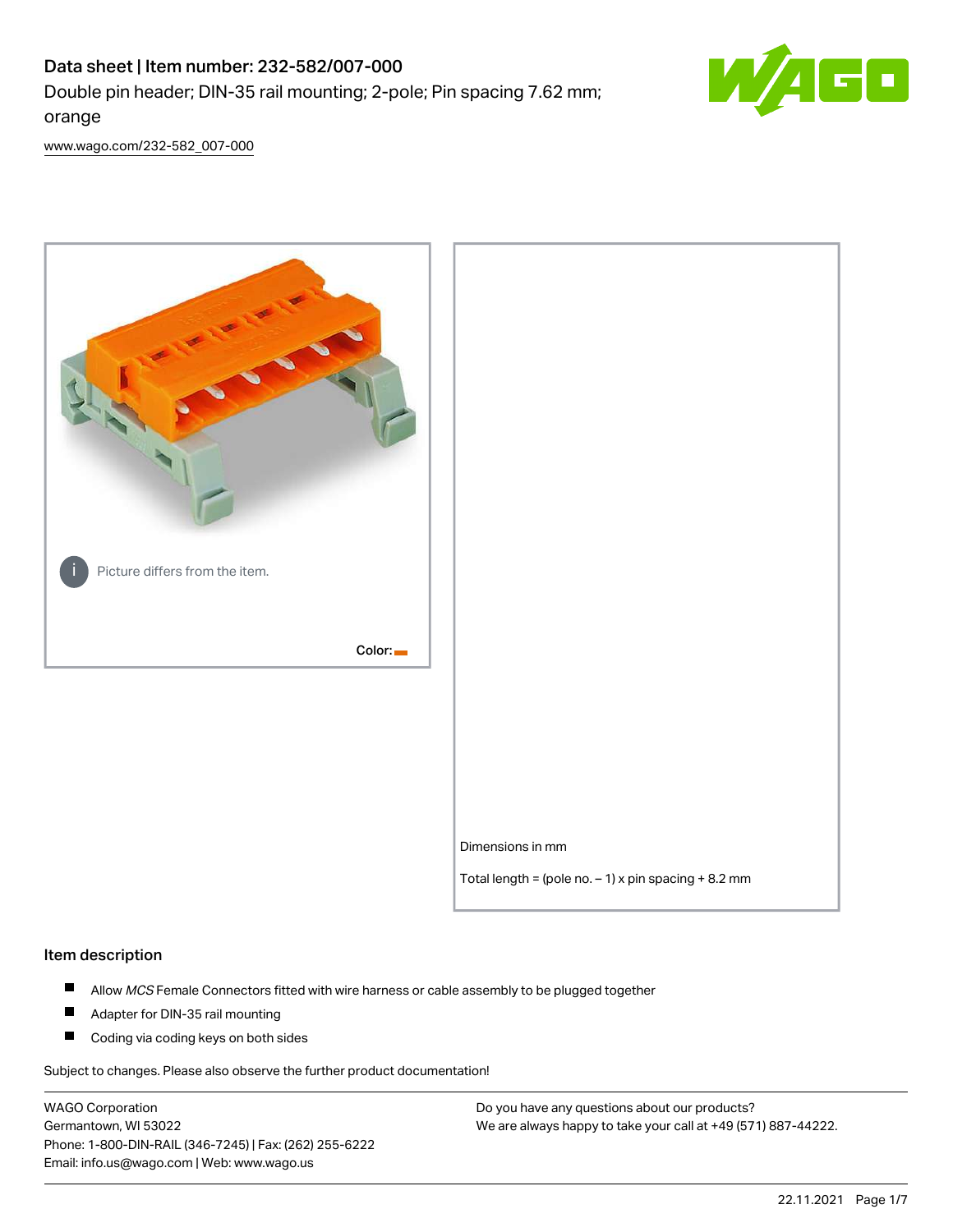

### Data Notes

| Safety information 1 | The <i>MCS – MULTI CONNECTION SYSTEM</i> includes connectors<br>without breaking capacity in accordance with DIN EN 61984. When<br>used as intended, these connectors must not be connected<br>/disconnected when live or under load. The circuit design should<br>ensure header pins, which can be touched, are not live when<br>unmated. |
|----------------------|--------------------------------------------------------------------------------------------------------------------------------------------------------------------------------------------------------------------------------------------------------------------------------------------------------------------------------------------|
| Variants:            | Other pole numbers<br>Other versions (or variants) can be requested from WAGO Sales or<br>configured at https://configurator.wago.com/                                                                                                                                                                                                     |

# Electrical data

## IEC Approvals

| Ratings per                 | IEC/EN 60664-1                                                        |
|-----------------------------|-----------------------------------------------------------------------|
| Ratings (note)              | Notice: Male connectors must not be live when disconnected!           |
| Rated voltage (III / 3)     | 500 V                                                                 |
| Rated surge voltage (III/3) | 6 <sub>kV</sub>                                                       |
| Rated voltage (III/2)       | 630 V                                                                 |
| Rated surge voltage (III/2) | 6 <sub>kV</sub>                                                       |
| Nominal voltage (II/2)      | 1000V                                                                 |
| Rated surge voltage (II/2)  | 6 <sub>kV</sub>                                                       |
| Rated current               | 12A                                                                   |
| Legend (ratings)            | $(III / 2)$ $\triangle$ Overvoltage category III / Pollution degree 2 |

# UL Approvals

| Approvals per                  | UL 1059 |
|--------------------------------|---------|
| Rated voltage UL (Use Group B) | 300 V   |
| Rated current UL (Use Group B) | 15 A    |
| Rated voltage UL (Use Group D) | 300 V   |
| Rated current UL (Use Group D) | 10 A    |

# Ratings per UL

| Rated voltage UL 1977 | 600 V |
|-----------------------|-------|
| Rated current UL 1977 |       |

Subject to changes. Please also observe the further product documentation!

| <b>WAGO Corporation</b>                                | Do you have any questions about our products?                 |  |
|--------------------------------------------------------|---------------------------------------------------------------|--|
| Germantown, WI 53022                                   | We are always happy to take your call at +49 (571) 887-44222. |  |
| Phone: 1-800-DIN-RAIL (346-7245)   Fax: (262) 255-6222 |                                                               |  |
| Email: info.us@wago.com   Web: www.wago.us             |                                                               |  |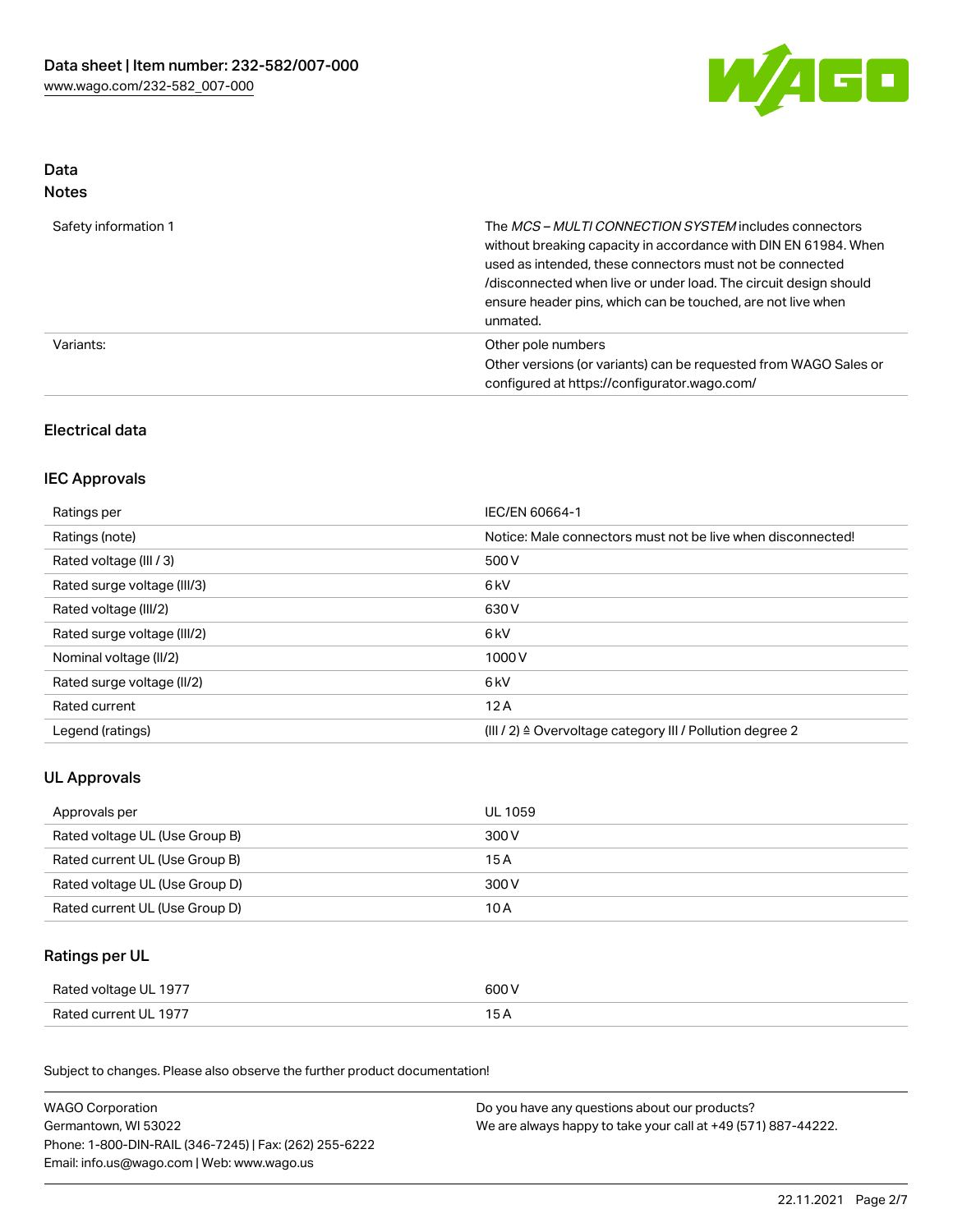

## CSA Approvals

| Approvals per                                                              | <b>CSA</b>                                    |
|----------------------------------------------------------------------------|-----------------------------------------------|
| Rated voltage CSA (Use Group B)                                            | 300 V                                         |
| Rated current CSA (Use Group B)                                            | 15A                                           |
| Rated voltage CSA (Use Group D)                                            | 300V                                          |
| Rated current CSA (Use Group D)                                            | 10A                                           |
|                                                                            |                                               |
| <b>Connection data</b>                                                     |                                               |
| Total number of potentials                                                 | $\overline{2}$                                |
| Number of connection types                                                 | 1                                             |
| Number of levels                                                           | $\mathbf{1}$                                  |
|                                                                            |                                               |
| <b>Connection 1</b>                                                        |                                               |
| Number of poles                                                            | $\overline{2}$                                |
|                                                                            |                                               |
| Physical data                                                              |                                               |
| Pin spacing                                                                | 7.62 mm / 0.3 inch                            |
| Width                                                                      | 15.62 mm / 0.615 inch                         |
| Height from upper-edge of DIN-rail                                         | 15 mm / 0.591 inch                            |
| Depth                                                                      | 42.5 mm / 1.673 inch                          |
|                                                                            |                                               |
| Mechanical data                                                            |                                               |
| Mounting type                                                              | DIN-35 rail                                   |
|                                                                            |                                               |
| Plug-in connection                                                         |                                               |
| Contact type (pluggable connector)                                         | Male connector/plug                           |
| Connector (connection type)                                                | for pluggable connector                       |
| Mismating protection                                                       | No                                            |
| Locking of plug-in connection                                              | Without                                       |
|                                                                            |                                               |
| <b>Material data</b>                                                       |                                               |
| Color                                                                      | orange                                        |
| Material group                                                             |                                               |
| Insulation material                                                        | Polyamide (PA66)                              |
| Flammability class per UL94                                                | V <sub>0</sub>                                |
|                                                                            |                                               |
| Subject to changes. Please also observe the further product documentation! |                                               |
| <b>WAGO Corporation</b>                                                    | Do you have any questions about our products? |

WAGO Corporation Germantown, WI 53022 Phone: 1-800-DIN-RAIL (346-7245) | Fax: (262) 255-6222 Email: info.us@wago.com | Web: www.wago.us

Do you have any questions about our products? We are always happy to take your call at +49 (571) 887-44222.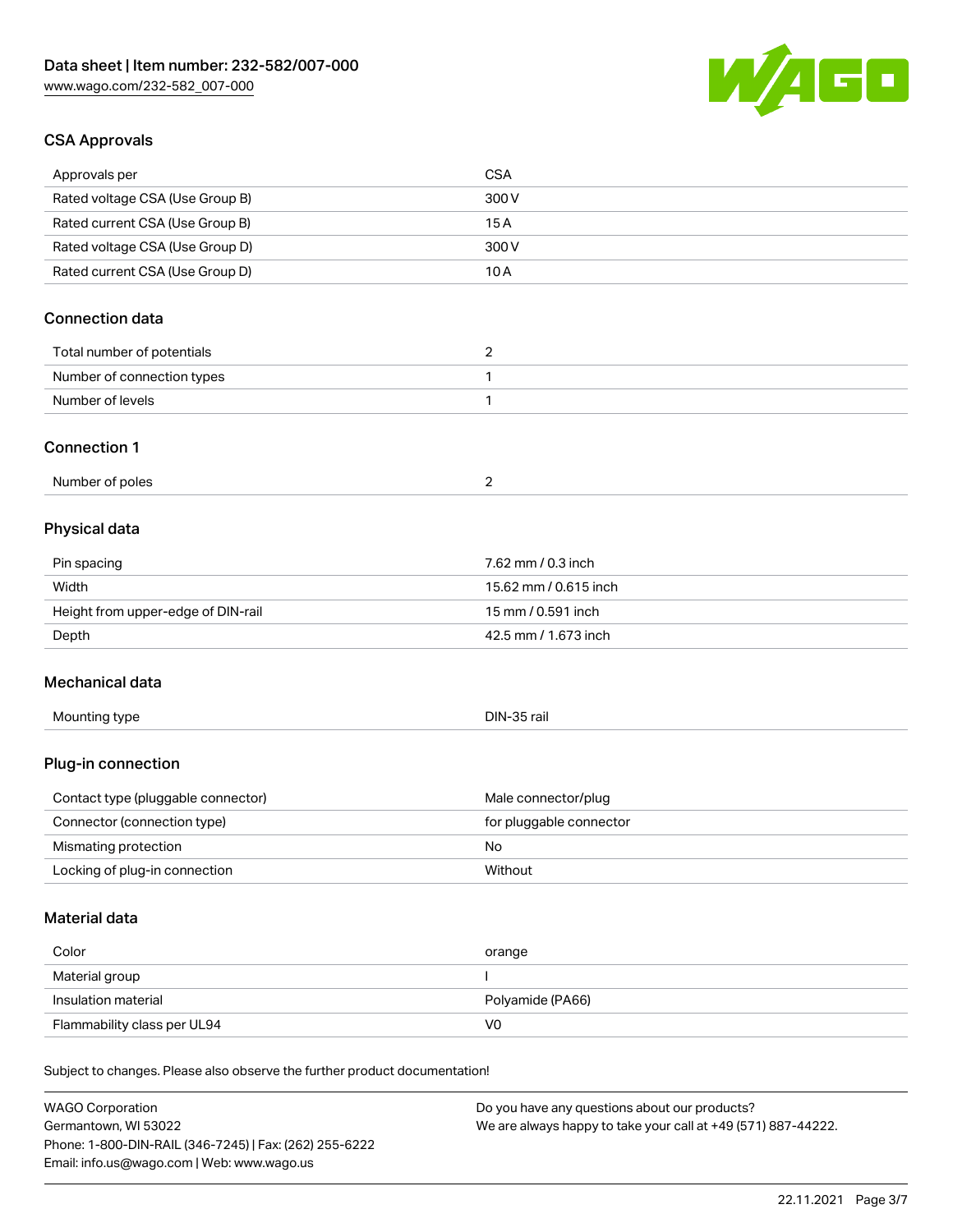[www.wago.com/232-582\\_007-000](http://www.wago.com/232-582_007-000)



| Contact material | Electrolytic copper (E <sub>Cu</sub> ) |
|------------------|----------------------------------------|
| Contact plating  | tin-plated                             |
| Fire load        | $0.128$ MJ                             |
| Weight           | 4.9 <sub>g</sub>                       |
|                  |                                        |

# Environmental requirements

| Limit temperature range | ⊥+100 °ົ<br>-60 |
|-------------------------|-----------------|
|-------------------------|-----------------|

### Commercial data

| Product Group         | 3 (Multi Conn. System) |
|-----------------------|------------------------|
| PU (SPU)              | 50 Stück               |
| Packaging type        | box                    |
| Country of origin     | DE.                    |
| <b>GTIN</b>           | 4045454340483          |
| Customs tariff number | 8536694040             |

# Approvals / Certificates

#### Country specific Approvals

| Logo               | Approval                                     | <b>Additional Approval Text</b> | Certificate<br>name |
|--------------------|----------------------------------------------|---------------------------------|---------------------|
|                    | CВ<br>DEKRA Certification B.V.               | IEC 61984                       | NL-39756            |
| EMA<br><b>NEUR</b> | <b>KEMA/KEUR</b><br>DEKRA Certification B.V. | EN 61984                        | 2190761.01          |

#### Ship Approvals

Email: info.us@wago.com | Web: www.wago.us

|                         |                                                                            |                                                               | Certificate |
|-------------------------|----------------------------------------------------------------------------|---------------------------------------------------------------|-------------|
| Logo                    | Approval                                                                   | <b>Additional Approval Text</b>                               | name        |
| ABS                     | <b>ABS</b>                                                                 |                                                               | $19-$       |
|                         | American Bureau of Shipping                                                |                                                               | HG15869876- |
|                         |                                                                            |                                                               | <b>PDA</b>  |
|                         | BV                                                                         | <b>IEC 60998</b>                                              | 11915/D0 BV |
|                         | Bureau Veritas S.A.                                                        |                                                               |             |
|                         | <b>DNV GL</b>                                                              | EN 60998                                                      | TAE000016Z  |
|                         | Det Norske Veritas, Germanischer Lloyd                                     |                                                               |             |
|                         | Subject to changes. Please also observe the further product documentation! |                                                               |             |
| <b>WAGO Corporation</b> |                                                                            | Do you have any questions about our products?                 |             |
| Germantown, WI 53022    |                                                                            | We are always happy to take your call at +49 (571) 887-44222. |             |
|                         | Phone: 1-800-DIN-RAIL (346-7245)   Fax: (262) 255-6222                     |                                                               |             |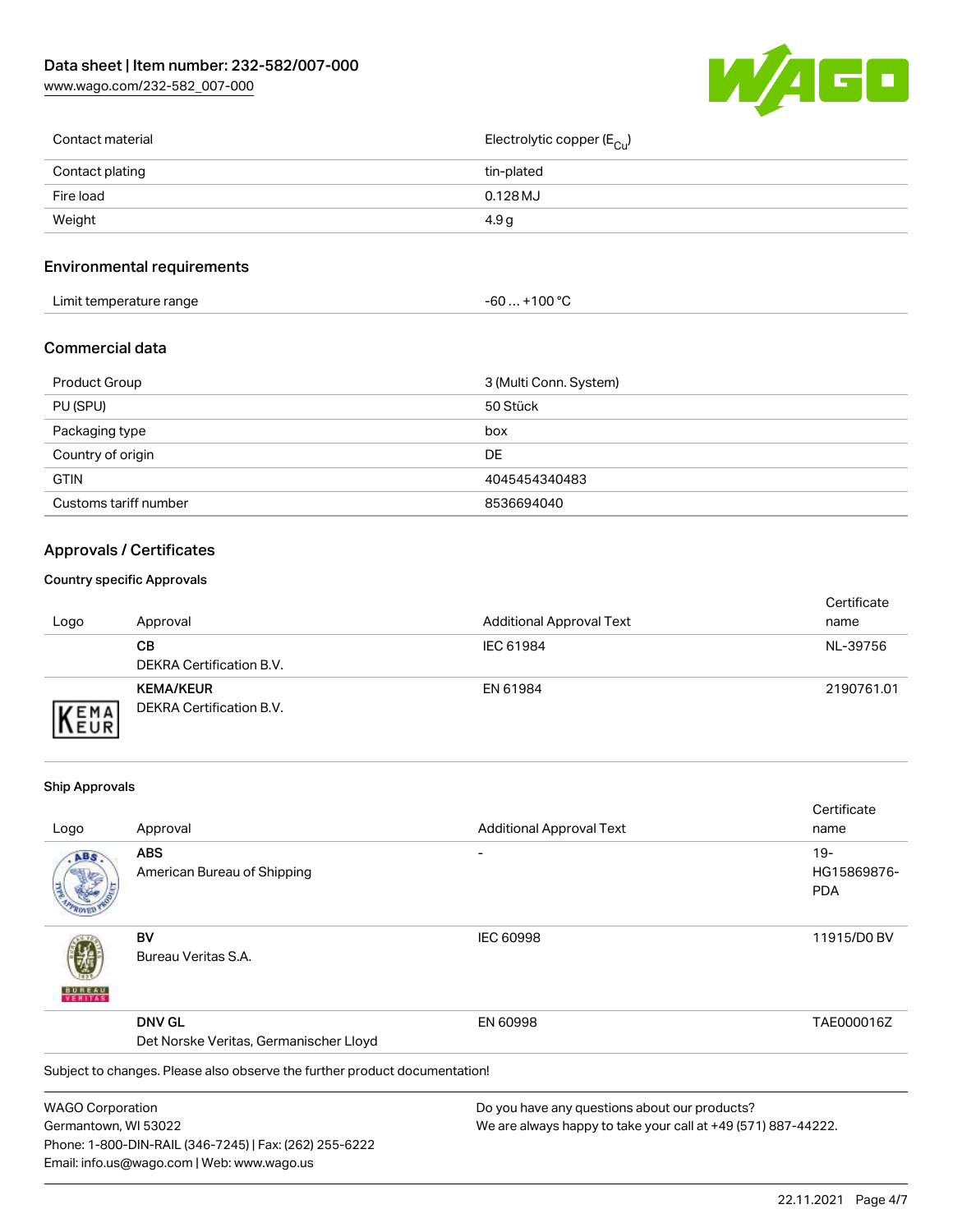

#### UL-Approvals

| Logo                   | Approval                                    | <b>Additional Approval Text</b> | Certificate<br>name |
|------------------------|---------------------------------------------|---------------------------------|---------------------|
| $\boldsymbol{\varphi}$ | UR<br>Underwriters Laboratories Inc.        | <b>UL 1977</b>                  | E45171              |
| 8                      | <b>UR</b><br>Underwriters Laboratories Inc. | <b>UL 1059</b>                  | E45172              |

### Counterpart



| Item no.231-702/026-000                                                                                              |                                  |
|----------------------------------------------------------------------------------------------------------------------|----------------------------------|
| 1-conductor female connector; CAGE CLAMP®; 2.5 mm <sup>2</sup> ; Pin spacing 7.62 mm; 2-pole; 2,50 mm <sup>2</sup> ; | www.wago.com/231-702/026-<br>000 |
| orange                                                                                                               |                                  |

# Optional accessories

#### Coding

| Coding               |                                                                                                                                             |                      |
|----------------------|---------------------------------------------------------------------------------------------------------------------------------------------|----------------------|
|                      | Item no.: 231-130<br>Coding key; snap-on type; light gray                                                                                   | www.wago.com/231-130 |
| Carrier rail         |                                                                                                                                             |                      |
| Mounting accessories |                                                                                                                                             |                      |
|                      | Item no.: 210-197<br>Steel carrier rail; 35 x 15 mm; 1.5 mm thick; 2 m long; slotted; similar to EN 60715; silver-colored                   | www.wago.com/210-197 |
|                      | Item no.: 210-198<br>Copper carrier rail; 35 x 15 mm; 2.3 mm thick; 2 m long; unslotted; according to EN 60715; copper-<br>colored          | www.wago.com/210-198 |
|                      | Item no.: 210-504<br>Steel carrier rail; 35 x 7.5 mm; 1 mm thick; 2 m long; slotted; galvanized; according to EN 60715; silver-<br>colored  | www.wago.com/210-504 |
|                      | Item no.: 210-505<br>Steel carrier rail; 35 x 7.5 mm; 1 mm thick; 2 m long; unslotted; galvanized; according to EN 60715;<br>silver-colored | www.wago.com/210-505 |
|                      | Item no.: 210-506<br>Steel carrier rail; 35 x 15 mm; 1.5 mm thick; 2 m long; unslotted; galvanized; similar to EN 60715; silver-<br>colored | www.wago.com/210-506 |

Item no.: 210-508

Subject to changes. Please also observe the further product documentation!

| <b>WAGO Corporation</b>                                | Do you have any questions about our products?                 |
|--------------------------------------------------------|---------------------------------------------------------------|
| Germantown, WI 53022                                   | We are always happy to take your call at +49 (571) 887-44222. |
| Phone: 1-800-DIN-RAIL (346-7245)   Fax: (262) 255-6222 |                                                               |
| Email: info.us@wago.com   Web: www.wago.us             |                                                               |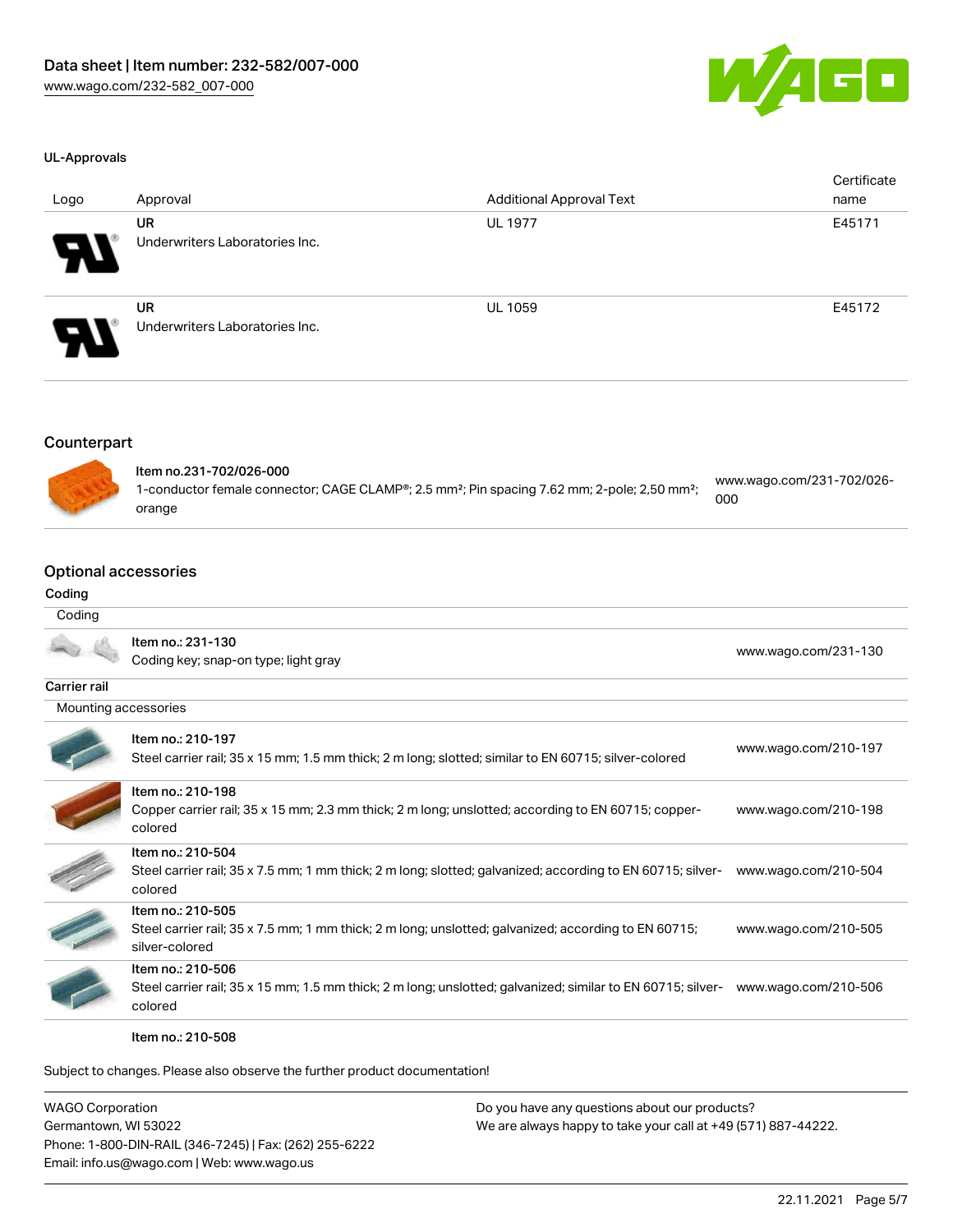# Data sheet | Item number: 232-582/007-000

[www.wago.com/232-582\\_007-000](http://www.wago.com/232-582_007-000)



| ۱ |
|---|
|   |
|   |

Steel carrier rail; 35 x 15 mm; 1.5 mm thick; 2 m long; slotted; galvanized; similar to EN 60715; silvercolored [www.wago.com/210-508](http://www.wago.com/210-508)

| Item no.: 210-113<br>Steel carrier rail; 35 x 7.5 mm; 1 mm thick; 2 m long; unslotted; according to EN 60715; silver-colored                                          | www.wago.com/210-113 |
|-----------------------------------------------------------------------------------------------------------------------------------------------------------------------|----------------------|
| Item no.: 210-118<br>Steel carrier rail; 35 x 15 mm; 2.3 mm thick; 2 m long; unslotted; according to EN 60715; silver-colored                                         | www.wago.com/210-118 |
| Item no.: 210-112<br>Steel carrier rail; 35 x 7.5 mm; 1 mm thick; 2 m long; slotted; according to EN 60715; "Hole width 25 mm; www.wago.com/210-112<br>silver-colored |                      |
| Item no.: 210-114<br>Steel carrier rail; 35 x 15 mm; 1.5 mm thick; 2 m long; unslotted; similar to EN 60715; silver-colored                                           | www.wago.com/210-114 |
| Item no.: 210-115<br>Steel carrier rail; 35 x 7.5 mm; 1 mm thick; 2 m long; slotted; according to EN 60715; "Hole width 18 mm; www.wago.com/210-115<br>silver-colored |                      |
| Item no.: 210-196<br>Aluminum carrier rail; 35 x 8.2 mm; 1.6 mm thick; 2 m long; unslotted; similar to EN 60715; silver-colored                                       | www.wago.com/210-196 |

# Downloads Documentation

| <b>Additional Information</b>                                                |            |               |          |
|------------------------------------------------------------------------------|------------|---------------|----------|
| Technical explanations                                                       | 2019 Apr 3 | pdf<br>2.0 MB | Download |
|                                                                              |            |               |          |
| <b>CAD files</b>                                                             |            |               |          |
| <b>CAE data</b>                                                              |            |               |          |
| EPLAN Data Portal 232-582/007-000                                            |            | <b>URL</b>    | Download |
| EPLAN Data Portal 232-582/007-000                                            |            | <b>URL</b>    | Download |
| <b>Environmental Product Compliance</b>                                      |            |               |          |
| <b>Compliance Search</b>                                                     |            |               |          |
| Environmental Product Compliance 232-582/007-000                             |            | <b>URL</b>    | Download |
| Double pin header; DIN-35 rail mounting; 2-pole; Pin spacing 7.62 mm; orange |            |               |          |
| Subject to changes. Please also observe the further product documentation!   |            |               |          |
|                                                                              |            |               |          |

| WAGO Corporation                                       | Do you have any questions about our products?                 |
|--------------------------------------------------------|---------------------------------------------------------------|
| Germantown, WI 53022                                   | We are always happy to take your call at +49 (571) 887-44222. |
| Phone: 1-800-DIN-RAIL (346-7245)   Fax: (262) 255-6222 |                                                               |
| Email: info.us@wago.com   Web: www.wago.us             |                                                               |